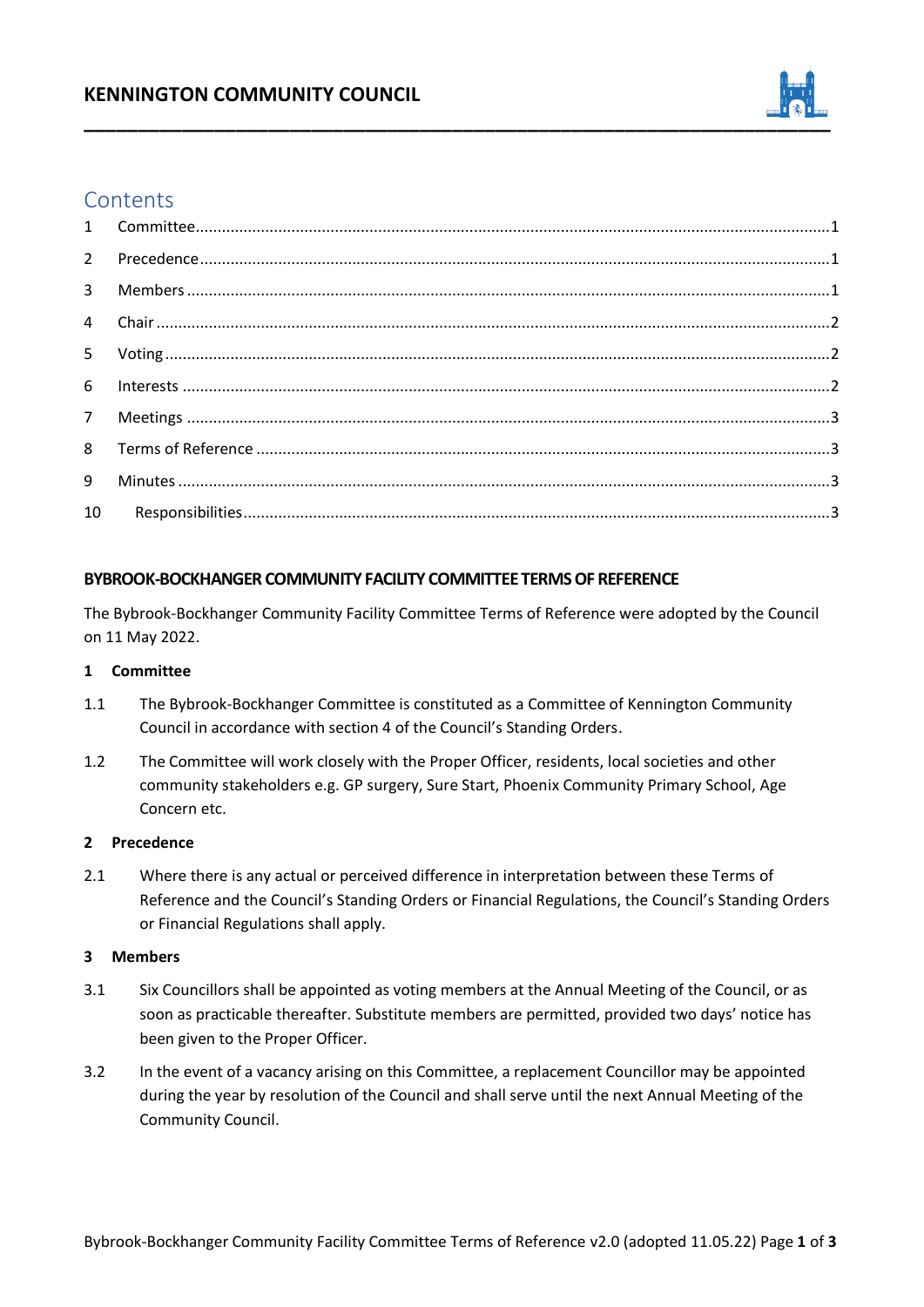## **KENNINGTON COMMUNITY COUNCIL**



- 3.3 In addition, unless he or she is one of the six appointed voting members, the following shall be an ex-officio member entitled to attend meetings, to speak, to propose or second a motion but not to vote:
	- 3.3.a the Chair of the Council
	- 3.3.b each Ward Member for Bybrook and Bockhanger Wards

3.3.c Council representatives on the Joint Task and Finish Group with Ashford Borough Council officials

- 3.4 Council may appoint up to three non-Councillors to be non-voting members of this Committee if they have relevant skills and experience which would be of benefit to its work; the Committee may recommend nominees to Council.
- 3.5 The Council's Proper Officer shall attend all meetings of the Committee, to provide advice and guidance and to record outcomes of the meeting.
- 3.6 The quorum of the Committee shall be three voting Members.
- 3.7 In the event of a vacancy arising on this committee, a replacement may be appointed during the year by the Council and serve until its Annual Meeting.
- 3.8 The Committee will extend an invitation to its meetings to each Ashford Borough Council Ward Member for Bybrook and Bockhanger Wards who will be entitled to speak but not to propose or second a motion nor to vote.

## **4 Chair**

- 4.1 The Chair is to be elected annually by the Committee at its first Meeting. In the event of the Chair resigning from that position, from the Committee or from the Council, a new Chair is to be elected at the next Committee meeting, to serve until the next Annual Meeting of the Community Council.
- 4.2 The Committee may determine that it requires a Vice Chair. The Vice Chair, if there is one, is to be elected annually by the Committee at its first meeting. In the event of the Vice Chair resigning from that position, from the Committee or from the Council, a new Vice Chair is to be elected at the next Committee meeting, to serve until the next Annual Meeting of the Community Council.
- 4.3 The Chair of the Committee, if present, shall preside at a meeting. If the Chair is absent from a meeting, the Vice Chair of the Committee (if there is one) if present, shall preside. If both the Chair and the Vice Chair are absent from a meeting, a Councillor as chosen by the Councillors present at the meeting shall preside at the meeting.

## **5 Voting**

5.1 Only Councillors referred to in paragraph 3 may vote at a meeting. In the case of an equal vote the Chair of the Committee shall have a second or casting vote.

## **6 Interests**

6.1 Unless he or she has been granted a dispensation, a Councillor or non-Councillor with voting rights shall withdraw from a meeting when it is considering a matter in which he or she has a disclosable pecuniary interest or other interest, in accordance with section 13 of the Standing Orders.